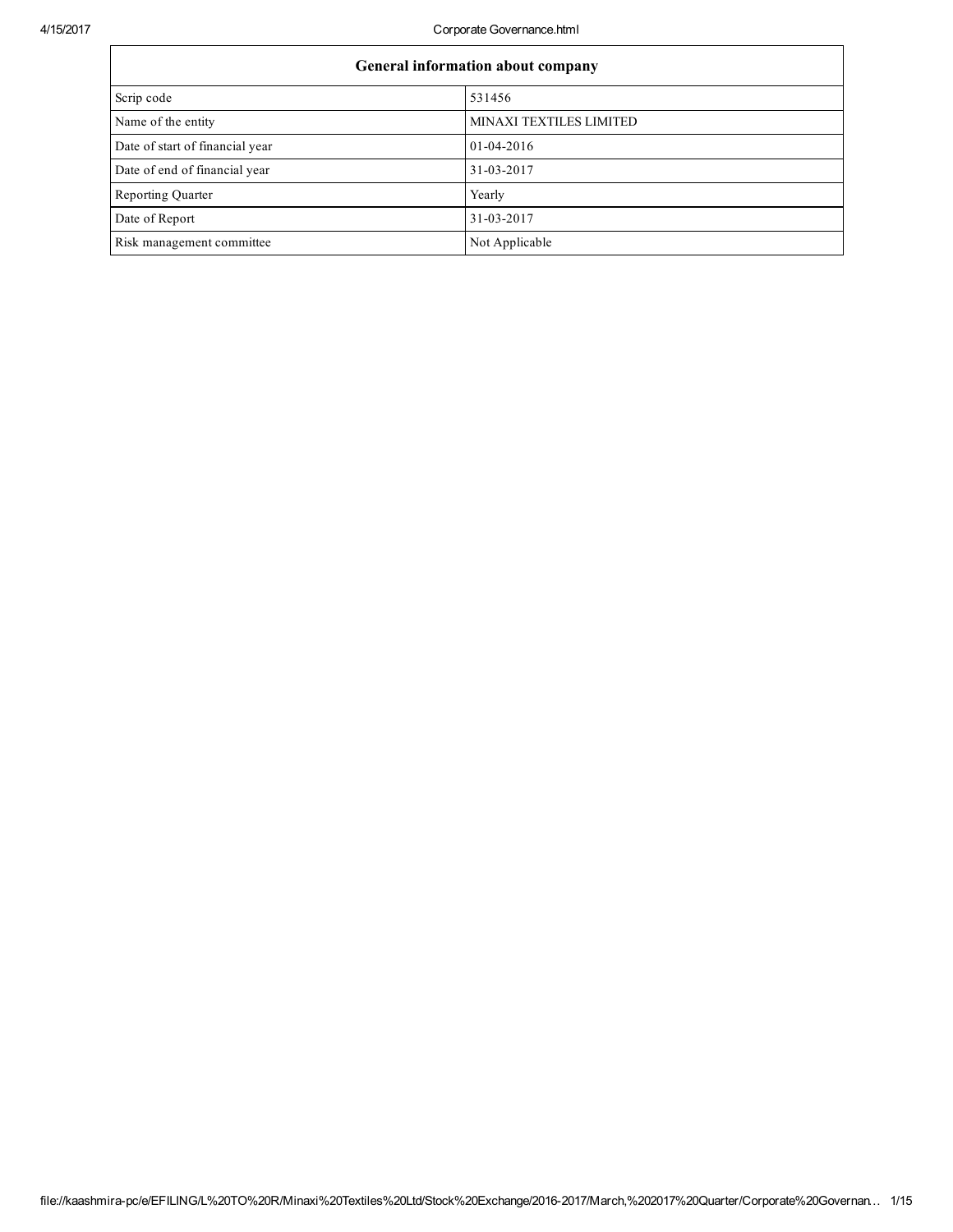| Annexure I                                                                              |  |
|-----------------------------------------------------------------------------------------|--|
| Annexure I to be submitted by listed entity on quarterly basis                          |  |
| I. Composition of Board of Directors                                                    |  |
| Disclosure of notes on composition of board of directors explanatory                    |  |
| Is there any change in information of board of directors compare to previous quarter No |  |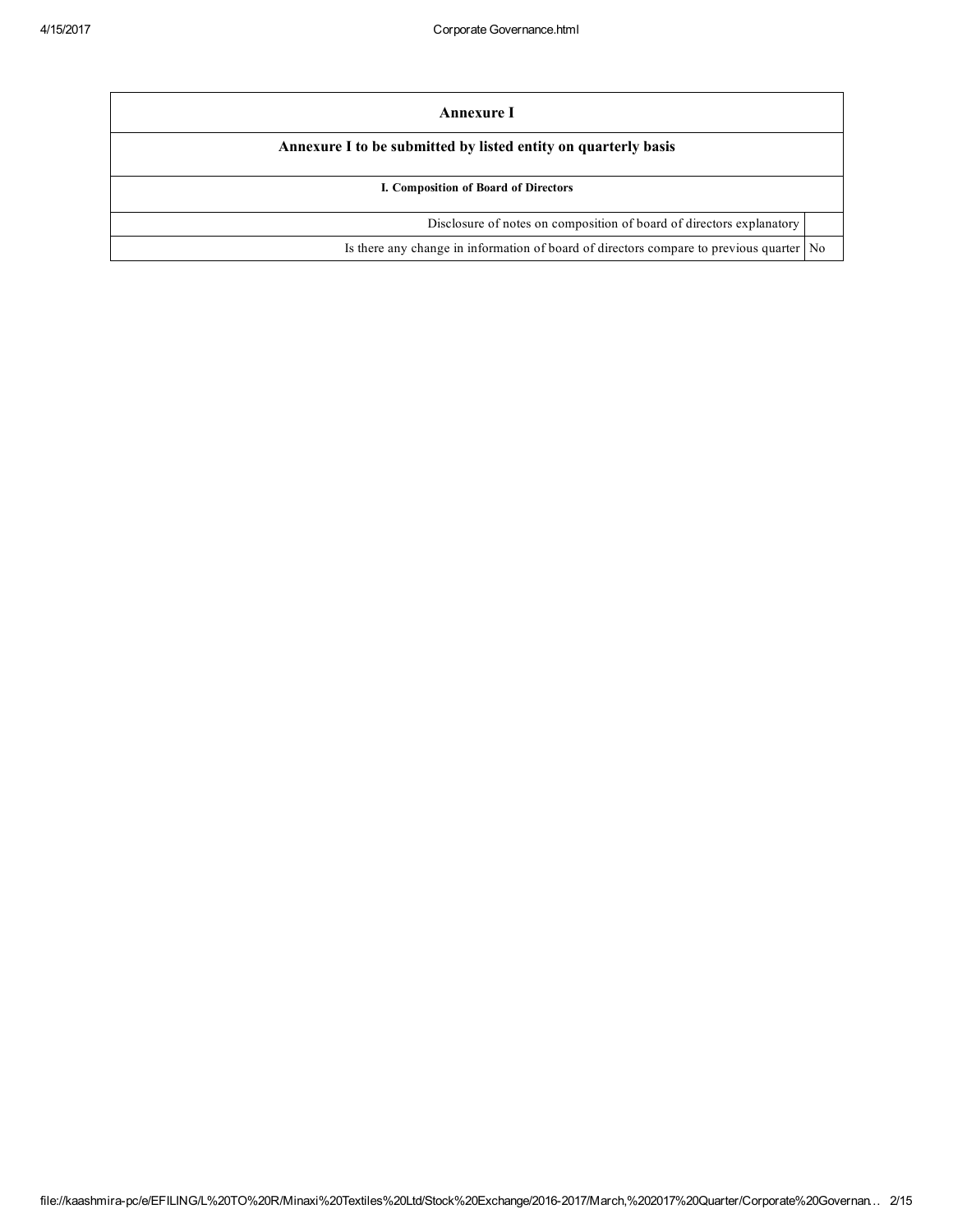| <b>Annexure 1</b>                                                               |  |  |  |
|---------------------------------------------------------------------------------|--|--|--|
| <b>II. Composition of Committees</b>                                            |  |  |  |
| Disclosure of notes on composition of committees explanatory                    |  |  |  |
| Is there any change in information of committees compare to previous quarter No |  |  |  |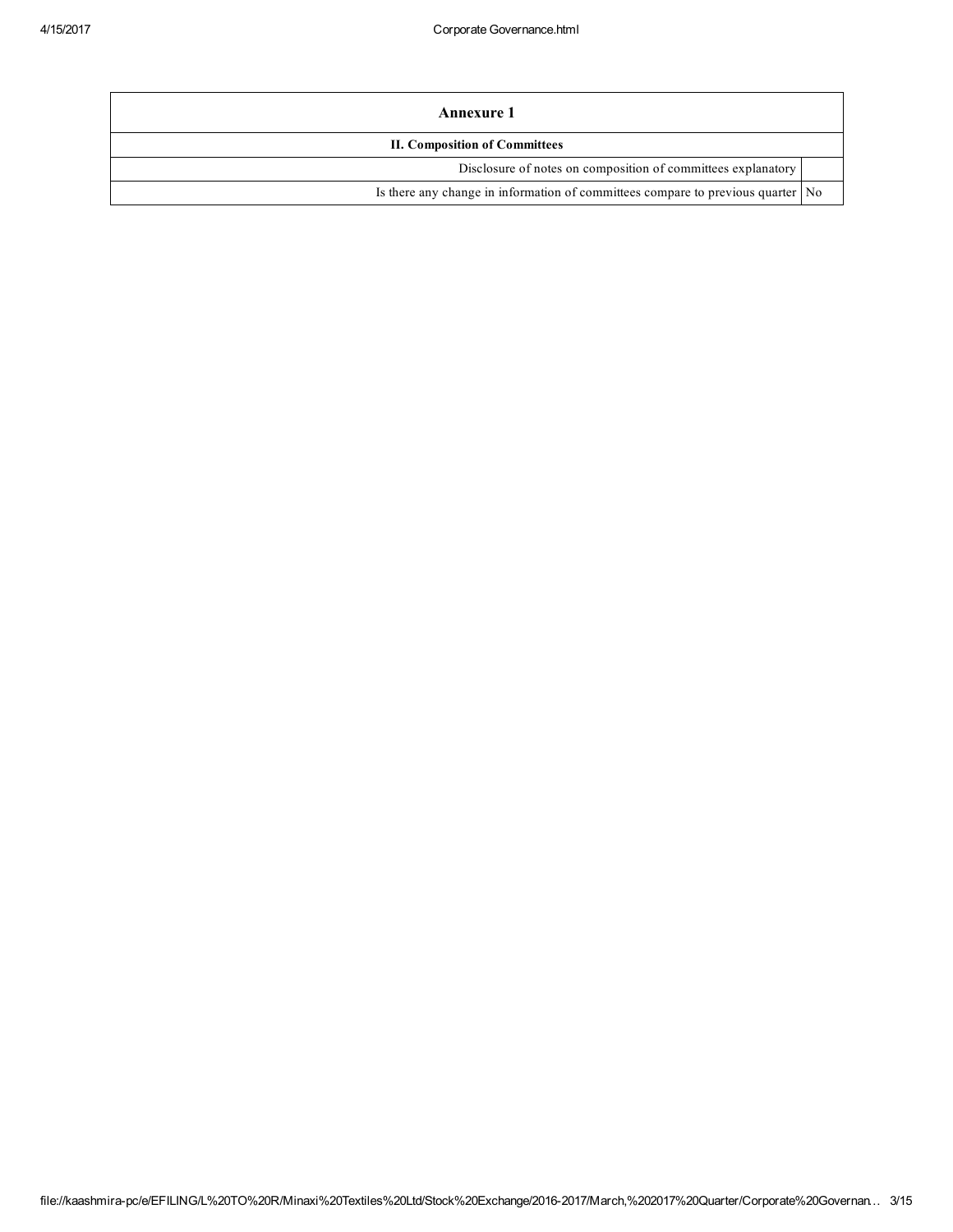|                | <b>Annexure 1</b>                                      |                                                                  |                                                                |  |  |  |  |
|----------------|--------------------------------------------------------|------------------------------------------------------------------|----------------------------------------------------------------|--|--|--|--|
|                | <b>Annexure 1</b>                                      |                                                                  |                                                                |  |  |  |  |
|                | III. Meeting of Board of Directors                     |                                                                  |                                                                |  |  |  |  |
|                |                                                        | Disclosure of notes on meeting of board of directors explanatory |                                                                |  |  |  |  |
| <b>Sr</b>      | Date(s) of meeting (if any) in the<br>previous quarter | $Date(s)$ of meeting (if any) in the<br>current quarter          | Maximum gap between any two consecutive (in<br>number of days) |  |  |  |  |
|                | 12-11-2016                                             |                                                                  |                                                                |  |  |  |  |
| $\overline{2}$ |                                                        | $02 - 01 - 2017$                                                 | 50                                                             |  |  |  |  |
| 3              |                                                        | 25-01-2017                                                       | 22                                                             |  |  |  |  |
| $\overline{4}$ |                                                        | 11-02-2017                                                       | 16                                                             |  |  |  |  |
| 5              |                                                        | 06-03-2017                                                       | 22                                                             |  |  |  |  |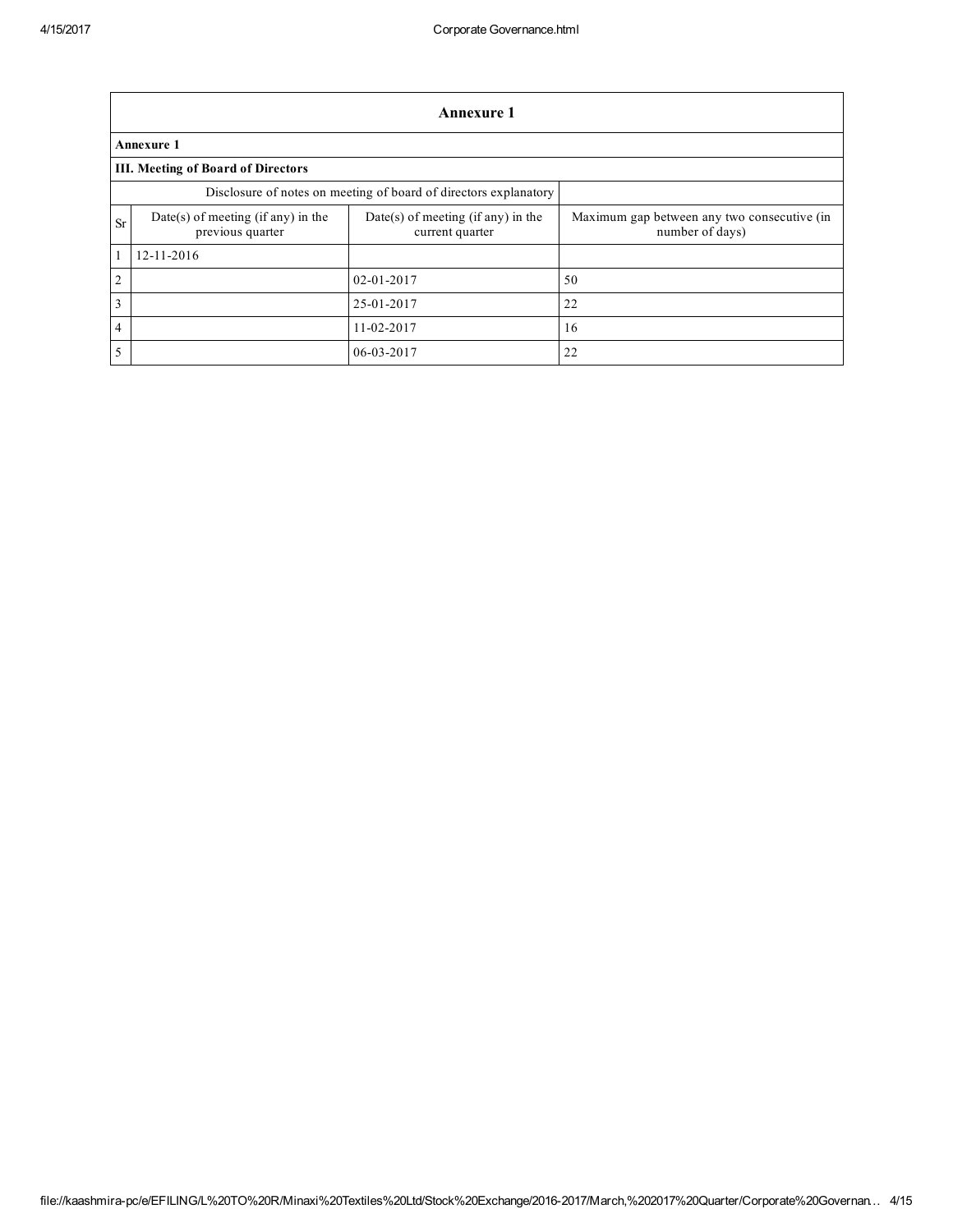|           | <b>Annexure 1</b>                                |                                                                        |                                                     |                                                           |                                                                        |                                                                               |                               |
|-----------|--------------------------------------------------|------------------------------------------------------------------------|-----------------------------------------------------|-----------------------------------------------------------|------------------------------------------------------------------------|-------------------------------------------------------------------------------|-------------------------------|
|           | <b>IV. Meeting of Committees</b>                 |                                                                        |                                                     |                                                           |                                                                        |                                                                               |                               |
|           |                                                  |                                                                        |                                                     |                                                           |                                                                        | Disclosure of notes on meeting of committees explanatory                      |                               |
| <b>Sr</b> | Name of<br>Committee                             | $Date(s)$ of meeting<br>of the committee<br>in the relevant<br>quarter | Whether<br>requirement of<br>Ouorum met<br>(Yes/No) | Requirement of<br>Ouorum met<br>(details)                 | $Date(s)$ of meeting<br>of the committee in<br>the previous<br>quarter | Maximum gap between<br>any two consecutive<br>meetings (in number of<br>days) | Name of<br>other<br>committee |
|           | Audit<br>Committee                               | 11-02-2017                                                             | Yes                                                 | All Four<br>members of the<br>committee<br>remain present | $12 - 11 - 2016$                                                       | 90                                                                            |                               |
|           | <b>Stakeholders</b><br>Relationship<br>Committee | 11-02-2017                                                             | Yes                                                 | All Four<br>members of the<br>committee<br>remain present | $12 - 11 - 2016$                                                       | 90                                                                            |                               |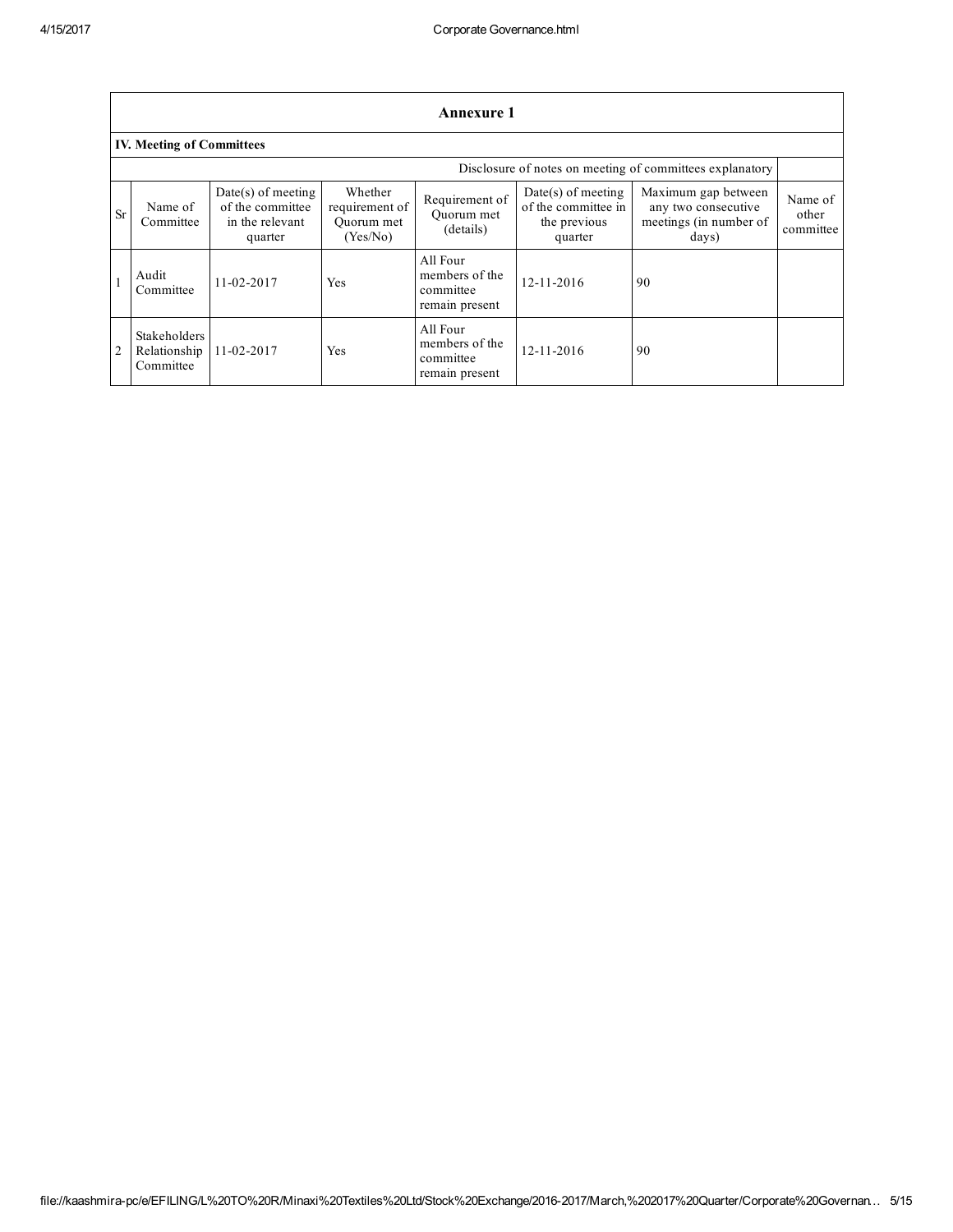|                | Annexure 1                                                                                                |                                  |                                                                    |  |  |  |  |
|----------------|-----------------------------------------------------------------------------------------------------------|----------------------------------|--------------------------------------------------------------------|--|--|--|--|
|                | V. Related Party Transactions                                                                             |                                  |                                                                    |  |  |  |  |
|                | Subject                                                                                                   | Compliance status<br>(Yes/No/NA) | If status is "No" details of non-<br>compliance may be given here. |  |  |  |  |
|                | Whether prior approval of audit committee obtained                                                        | NΑ                               |                                                                    |  |  |  |  |
| $\overline{2}$ | Whether shareholder approval obtained for material RPT                                                    | NA                               |                                                                    |  |  |  |  |
|                | Whether details of RPT entered into pursuant to omnibus approval<br>have been reviewed by Audit Committee | NA                               |                                                                    |  |  |  |  |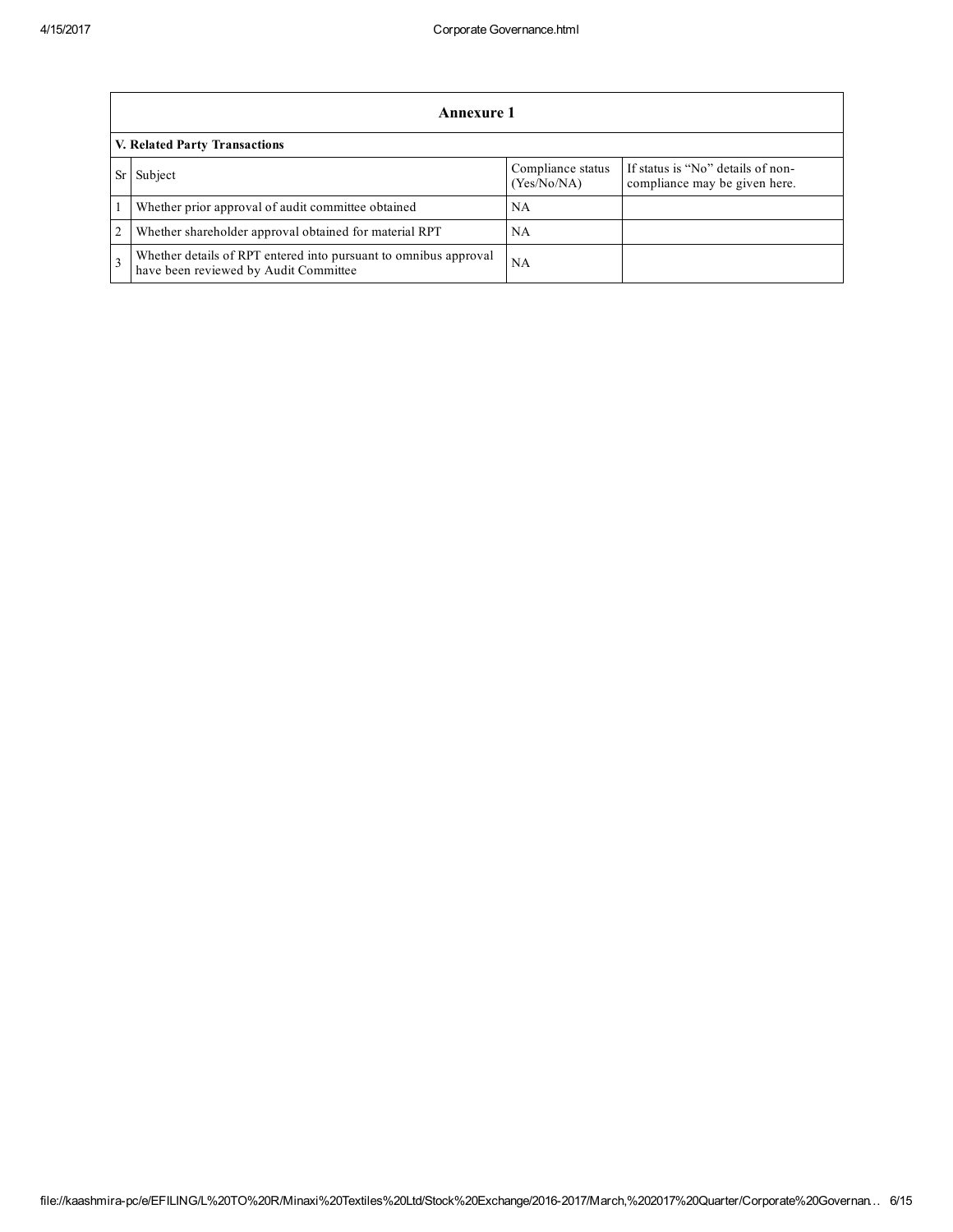|                          | <b>Annexure 1</b>                                                                                                                                                                                               |                                  |  |  |  |
|--------------------------|-----------------------------------------------------------------------------------------------------------------------------------------------------------------------------------------------------------------|----------------------------------|--|--|--|
|                          | <b>VI.</b> Affirmations                                                                                                                                                                                         |                                  |  |  |  |
|                          | Sr Subject                                                                                                                                                                                                      | Compliance<br>status<br>(Yes/No) |  |  |  |
|                          | The composition of Board of Directors is in terms of SEBI (Listing obligations and disclosure requirements)<br>Regulations, 2015                                                                                | <b>Yes</b>                       |  |  |  |
| $\overline{2}$           | The composition of the following committees is in terms of SEBI(Listing obligations and disclosure requirements)<br>Regulations, 2015 a. Audit Committee                                                        | Yes                              |  |  |  |
| $\overline{\mathbf{3}}$  | The composition of the following committees is in terms of SEBI(Listing obligations and disclosure requirements)<br>Regulations, 2015. b. Nomination $\&$ remuneration committee                                | Yes                              |  |  |  |
| $\overline{4}$           | The composition of the following committees is in terms of SEBI(Listing obligations and disclosure requirements)<br>Regulations, 2015. c. Stakeholders relationship committee                                   | Yes                              |  |  |  |
| $\overline{\mathcal{L}}$ | The composition of the following committees is in terms of SEBI(Listing obligations and disclosure requirements)<br>Regulations, 2015. d. Risk management committee (applicable to the top 100 listed entities) | NA                               |  |  |  |
| 6                        | The committee members have been made aware of their powers, role and responsibilities as specified in SEBI<br>(Listing obligations and disclosure requirements) Regulations, 2015.                              | Yes                              |  |  |  |
|                          | The meetings of the board of directors and the above committees have been conducted in the manner as specified<br>in SEBI (Listing obligations and disclosure requirements) Regulations, 2015.                  | Yes                              |  |  |  |
| 8                        | This report and/or the report submitted in the previous quarter has been placed before Board of Directors.                                                                                                      | <b>Yes</b>                       |  |  |  |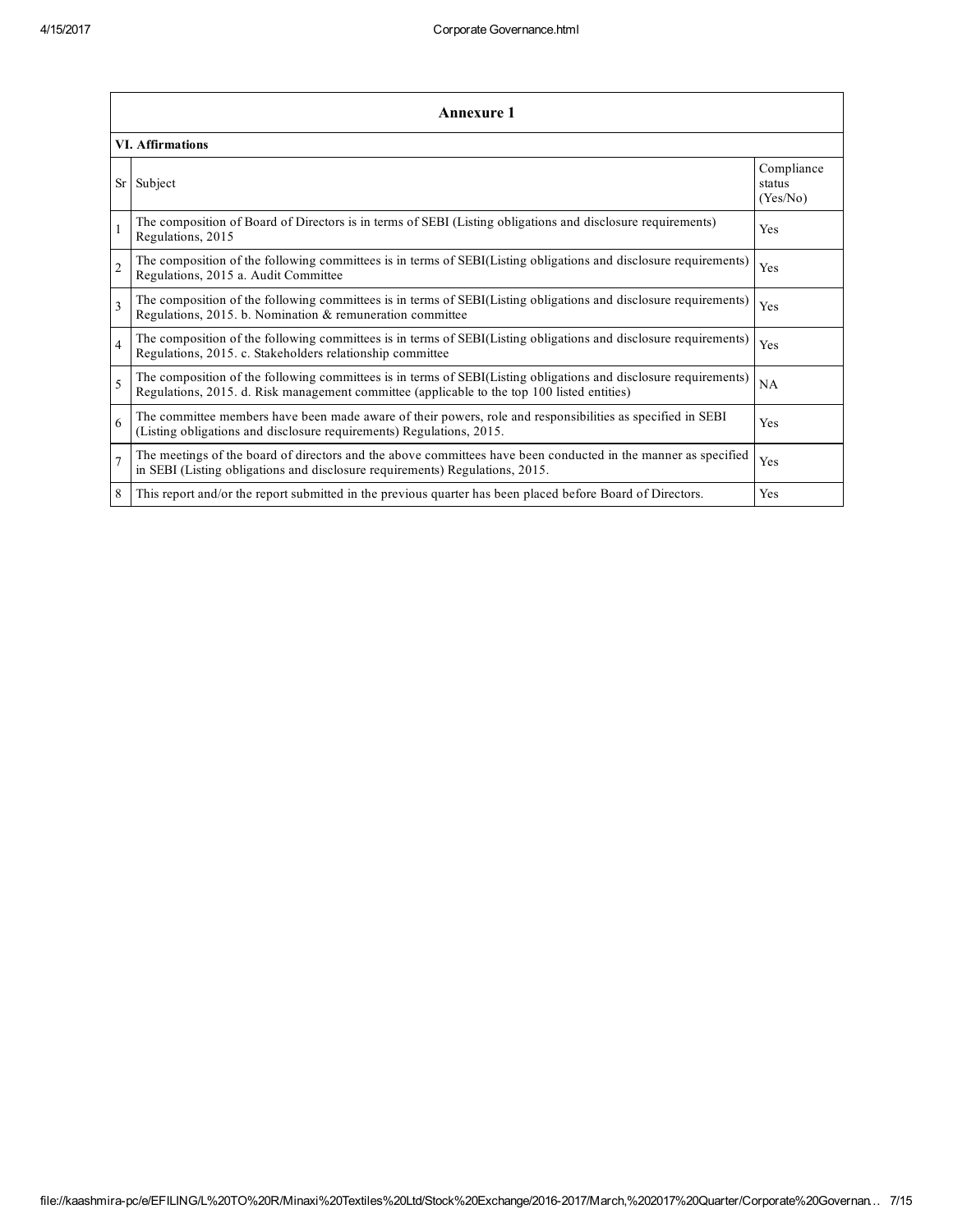|                          | <b>Annexure II</b>                                                         |                                  |                                                                                                                 |                        |  |  |  |
|--------------------------|----------------------------------------------------------------------------|----------------------------------|-----------------------------------------------------------------------------------------------------------------|------------------------|--|--|--|
|                          |                                                                            |                                  | Annexure II to be submitted by listed entity at the end of the financial year (for the whole of financial year) |                        |  |  |  |
|                          | I. Disclosure on website in terms of Listing Regulations                   |                                  |                                                                                                                 |                        |  |  |  |
| <b>Sr</b>                | Item                                                                       | Compliance status<br>(Yes/No/NA) | If status is "No" details of non-<br>compliance may be given here.                                              | Web address            |  |  |  |
| 1                        | Details of business                                                        | Yes                              |                                                                                                                 | www.minaxitextiles.com |  |  |  |
| $\overline{2}$           | Terms and conditions of appointment of<br>independent directors            | Yes                              |                                                                                                                 | www.minaxitextiles.com |  |  |  |
| $\mathbf{3}$             | Composition of various committees of<br>board of directors                 | Yes                              |                                                                                                                 | www.minaxitextiles.com |  |  |  |
| $\overline{\mathcal{L}}$ | Code of conduct of board of directors and<br>senior management personnel   | Yes                              |                                                                                                                 | www.minaxitextiles.com |  |  |  |
| $\overline{\phantom{0}}$ | Details of establishment of vigil<br>mechanism/Whistle Blower policy       | Yes                              |                                                                                                                 | www.minaxitextiles.com |  |  |  |
| 6                        | Criteria of making payments to non-<br>executive directors                 | Yes                              |                                                                                                                 | www.minaxitextiles.com |  |  |  |
| $\overline{7}$           | Policy on dealing with related party<br>transactions                       | Yes                              |                                                                                                                 | www.minaxitextiles.com |  |  |  |
| 8                        | Policy for determining 'material'<br>subsidiaries                          | NA                               |                                                                                                                 |                        |  |  |  |
| $\mathbf Q$              | Details of familiarization programmes<br>imparted to independent directors | Yes                              |                                                                                                                 | www.minaxitextiles.com |  |  |  |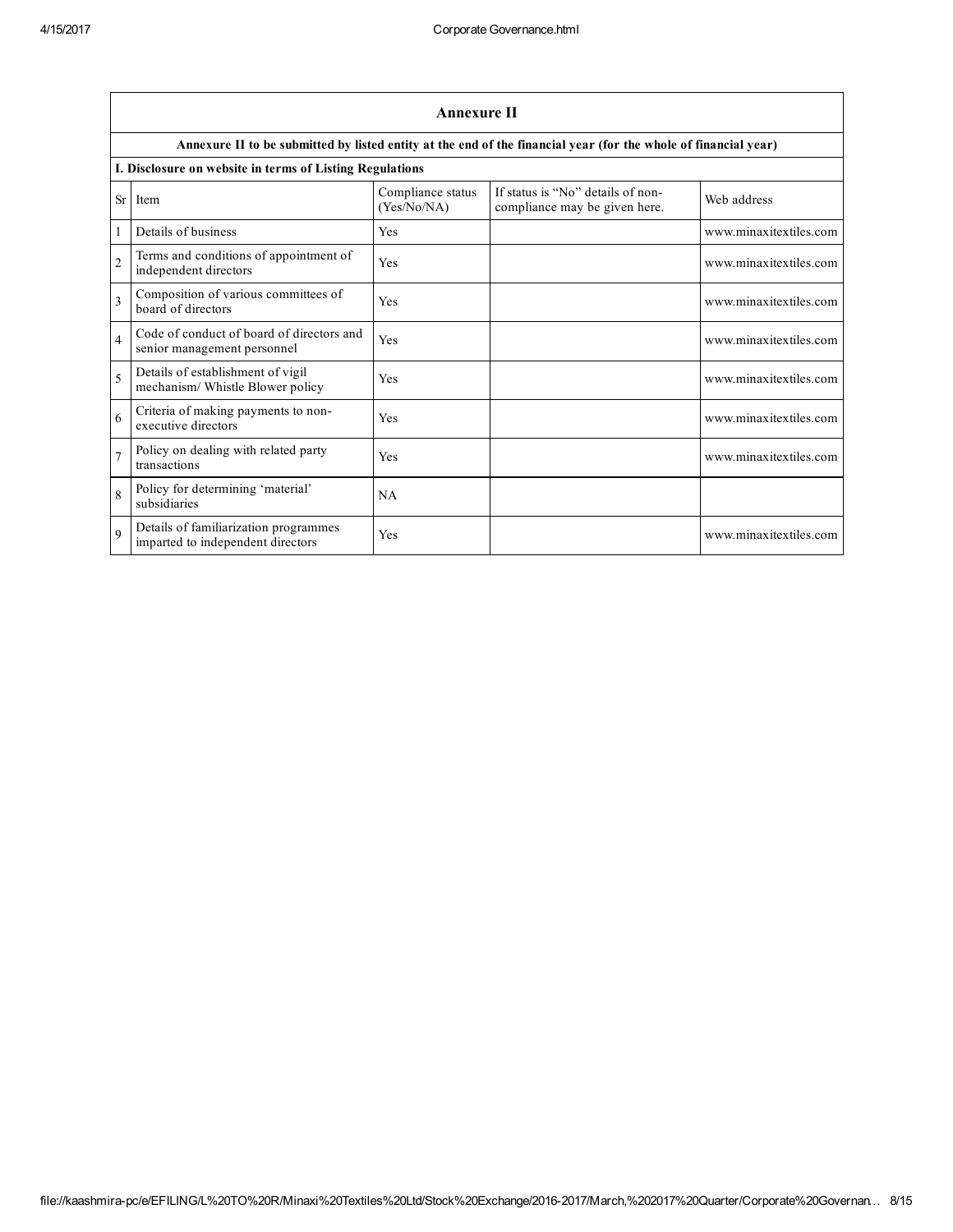|           |                                                                                                                                               | <b>Annexure II</b>                  |                                                                      |                        |
|-----------|-----------------------------------------------------------------------------------------------------------------------------------------------|-------------------------------------|----------------------------------------------------------------------|------------------------|
|           | Annexure II to be submitted by listed entity at the end of the financial year (for the whole of financial year)                               |                                     |                                                                      |                        |
|           | I. Disclosure on website in terms of Listing Regulations                                                                                      |                                     |                                                                      |                        |
| <b>Sr</b> | Item                                                                                                                                          | Compliance<br>status<br>(Yes/No/NA) | If status is "No" details of<br>non-compliance may be<br>given here. | Web address            |
| 10        | Contact information of the designated officials of the<br>listed entity who are responsible for assisting and<br>handling investor grievances | Yes                                 |                                                                      | www.minaxitextiles.com |
| 11        | email address for grievance redressal and other relevant<br>details                                                                           | Yes                                 |                                                                      | www.minaxitextiles.com |
| 12        | Financial results                                                                                                                             | Yes                                 |                                                                      | www.minaxitextiles.com |
| 13        | Shareholding pattern                                                                                                                          | Yes                                 |                                                                      | www.minaxitextiles.com |
| 14        | Details of agreements entered into with the media<br>companies and/or their associates                                                        | NA                                  |                                                                      |                        |
| 15        | New name and the old name of the listed entity                                                                                                | NA                                  |                                                                      |                        |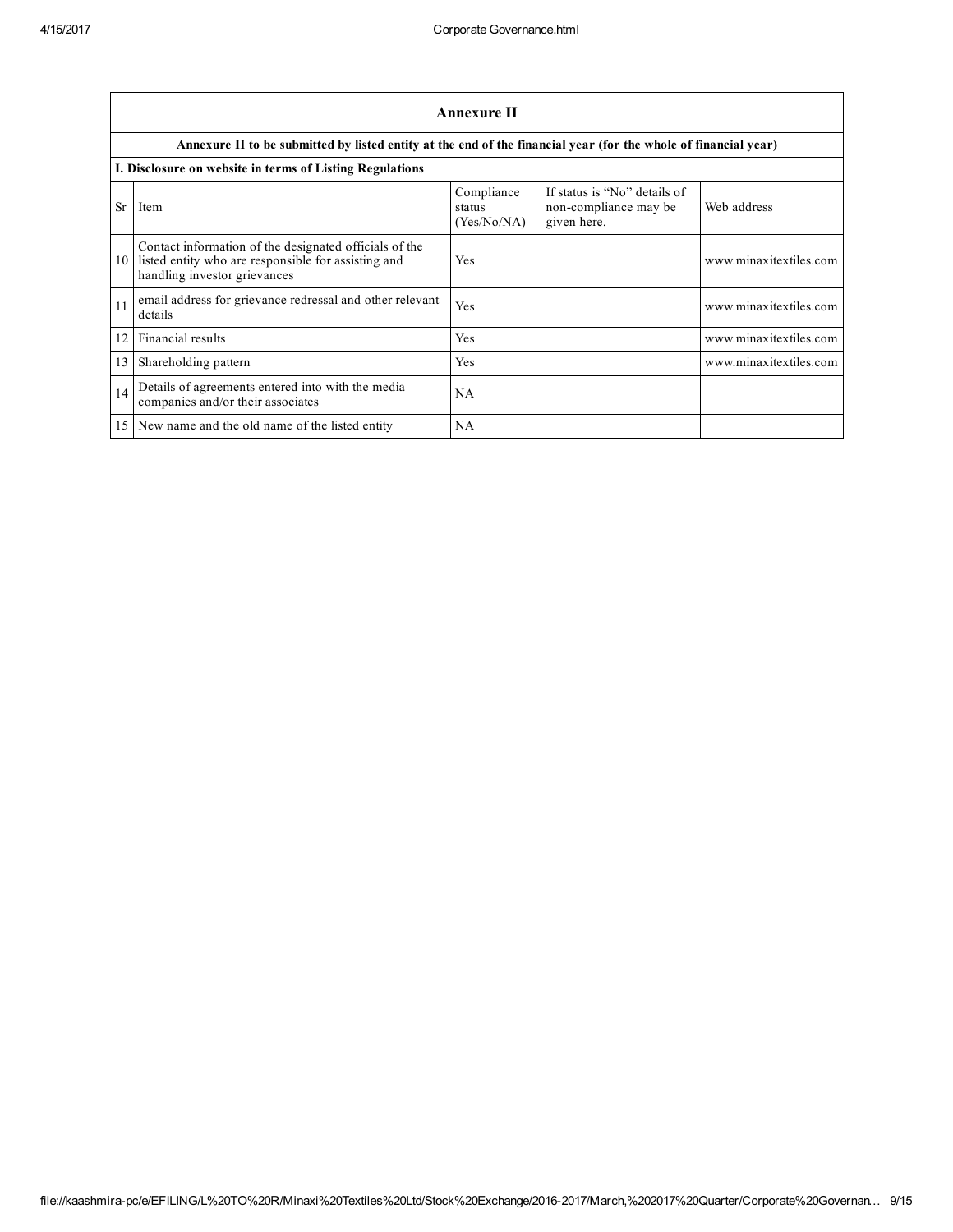|                | <b>Annexure II</b>                                                                                                   |                       |                                     |                                                                    |  |  |
|----------------|----------------------------------------------------------------------------------------------------------------------|-----------------------|-------------------------------------|--------------------------------------------------------------------|--|--|
|                | <b>II. Annual Affirmations</b>                                                                                       |                       |                                     |                                                                    |  |  |
| <b>Sr</b>      | Particulars                                                                                                          | Regulation<br>Number  | Compliance<br>status<br>(Yes/No/NA) | If status is "No" details of non-<br>compliance may be given here. |  |  |
| $\mathbf{1}$   | Independent director(s) have been appointed in terms of<br>specified criteria of 'independence' and/or 'eligibility' | $16(1)(b)$ &<br>25(6) | Yes                                 |                                                                    |  |  |
| $\overline{c}$ | Board composition                                                                                                    | 17(1)                 | Yes                                 |                                                                    |  |  |
| 3              | Meeting of Board of directors                                                                                        | 17(2)                 | Yes                                 |                                                                    |  |  |
| $\overline{4}$ | Review of Compliance Reports                                                                                         | 17(3)                 | Yes                                 |                                                                    |  |  |
| 5              | Plans for orderly succession for appointments                                                                        | 17(4)                 | Yes                                 |                                                                    |  |  |
| 6              | Code of Conduct                                                                                                      | 17(5)                 | Yes                                 |                                                                    |  |  |
| $\overline{7}$ | Fees/compensation                                                                                                    | 17(6)                 | Yes                                 |                                                                    |  |  |
| 8              | Minimum Information                                                                                                  | 17(7)                 | Yes                                 |                                                                    |  |  |
| 9              | Compliance Certificate                                                                                               | 17(8)                 | Yes                                 |                                                                    |  |  |
| 10             | Risk Assessment & Management                                                                                         | 17(9)                 | Yes                                 |                                                                    |  |  |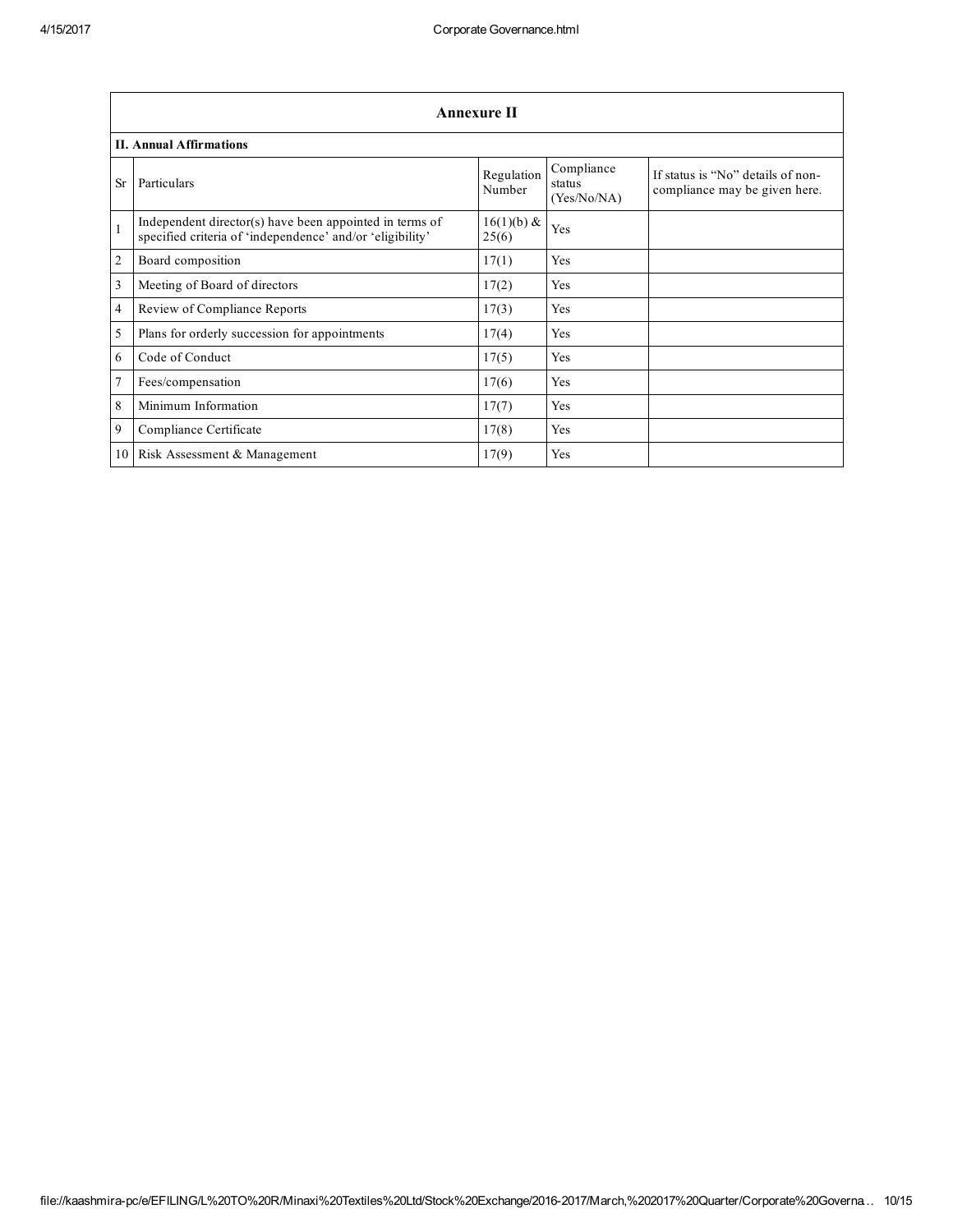|           | Annexure II                                                                        |                               |                                  |                                                                    |  |  |
|-----------|------------------------------------------------------------------------------------|-------------------------------|----------------------------------|--------------------------------------------------------------------|--|--|
|           | <b>II. Annual Affirmations</b>                                                     |                               |                                  |                                                                    |  |  |
| <b>Sr</b> | Particulars                                                                        | Regulation<br>Number          | Compliance status<br>(Yes/No/NA) | If status is "No" details of non-<br>compliance may be given here. |  |  |
| 11        | Performance Evaluation of Independent Directors                                    | 17(10)                        | Yes                              |                                                                    |  |  |
| 12        | Composition of Audit Committee                                                     | 18(1)                         | Yes                              |                                                                    |  |  |
| 13        | Meeting of Audit Committee                                                         | 18(2)                         | Yes                              |                                                                    |  |  |
| 14        | Composition of nomination & remuneration<br>committee                              | 19(1) & (2)                   | Yes                              |                                                                    |  |  |
| 15        | Composition of Stakeholder Relationship<br>Committee                               | 20(1) & (2)                   | Yes                              |                                                                    |  |  |
| 16        | Composition and role of risk management<br>committee                               | 21(1), (2), (3),<br>(4)       | <b>NA</b>                        |                                                                    |  |  |
| 17        | Vigil Mechanism                                                                    | 22                            | Yes                              |                                                                    |  |  |
| 18        | Policy for related party Transaction                                               | 23(1), (5), (6),<br>(7) & (8) | Yes                              |                                                                    |  |  |
| 19        | Prior or Omnibus approval of Audit Committee for<br>all related party transactions | 23(2), (3)                    | <b>NA</b>                        |                                                                    |  |  |
| 20        | Approval for material related party transactions                                   | 23(4)                         | NA                               |                                                                    |  |  |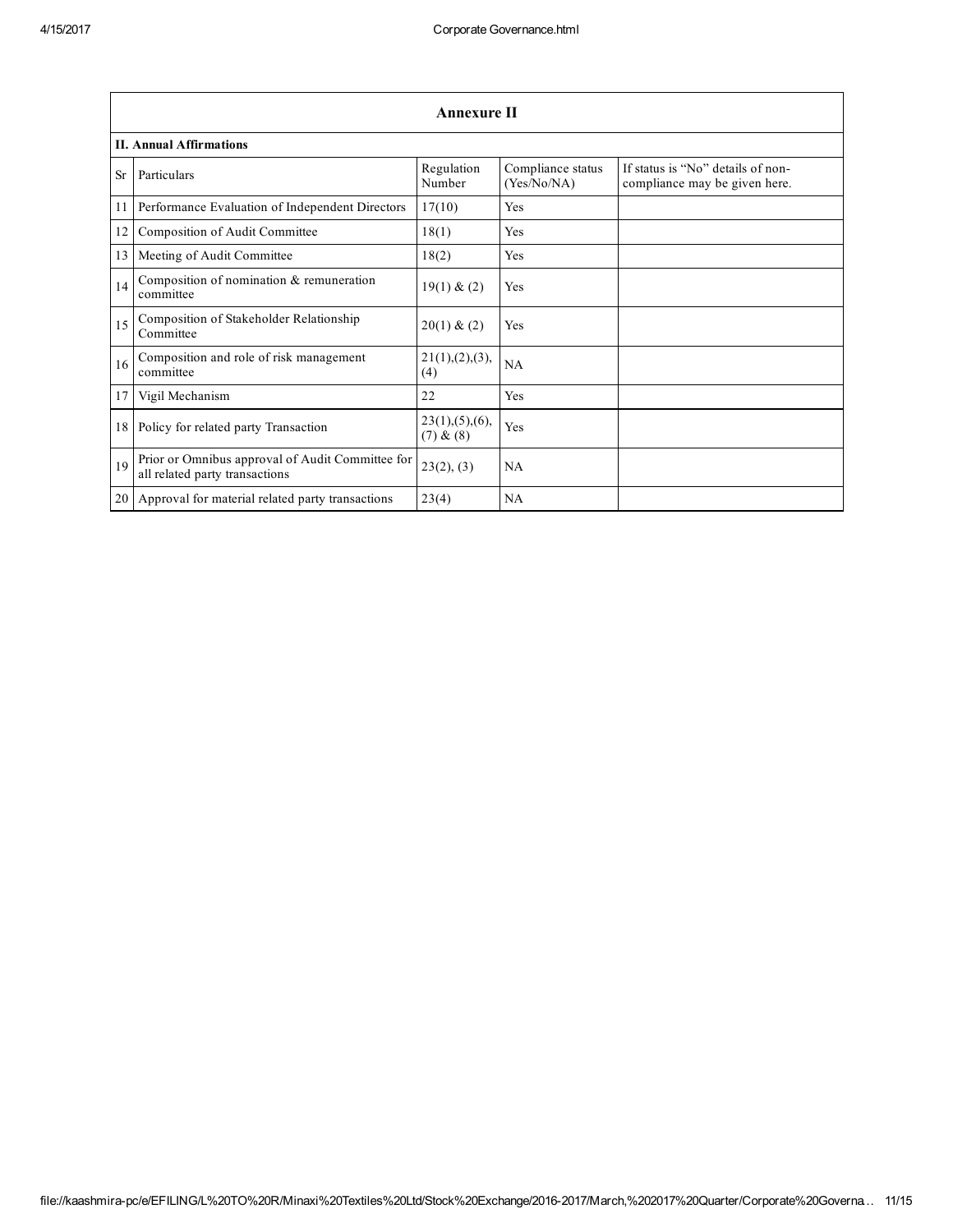|           | <b>Annexure II</b>                                                                                                   |                                       |                                     |                                                                    |  |  |
|-----------|----------------------------------------------------------------------------------------------------------------------|---------------------------------------|-------------------------------------|--------------------------------------------------------------------|--|--|
|           | <b>II. Annual Affirmations</b>                                                                                       |                                       |                                     |                                                                    |  |  |
| <b>Sr</b> | Particulars                                                                                                          | Regulation<br>Number                  | Compliance<br>status<br>(Yes/No/NA) | If status is "No" details of non-<br>compliance may be given here. |  |  |
| 21        | Composition of Board of Directors of unlisted material<br>Subsidiary                                                 | 24(1)                                 | NA                                  |                                                                    |  |  |
| 22        | Other Corporate Governance requirements with respect to<br>subsidiary of listed entity                               | 24(2), (3),<br>$(4)$ , $(5)$ &<br>(6) | <b>NA</b>                           |                                                                    |  |  |
| 23        | Maximum Directorship & Tenure                                                                                        | $25(1)$ &<br>(2)                      | Yes                                 |                                                                    |  |  |
| 24        | Meeting of independent directors                                                                                     | $25(3)$ &<br>(4)                      | Yes                                 |                                                                    |  |  |
| 25        | Familiarization of independent directors                                                                             | 25(7)                                 | Yes                                 |                                                                    |  |  |
| 26        | Memberships in Committees                                                                                            | 26(1)                                 | Yes                                 |                                                                    |  |  |
| 27        | Affirmation with compliance to code of conduct from members<br>of Board of Directors and Senior management personnel | 26(3)                                 | Yes                                 |                                                                    |  |  |
| 28        | Disclosure of Shareholding by Non-Executive Directors                                                                | 26(4)                                 | Yes                                 |                                                                    |  |  |
| 29        | Policy with respect to Obligations of directors and senior<br>management                                             | $26(2)$ &<br>26(5)                    | Yes                                 |                                                                    |  |  |
|           | Any other information to be provided - Add Notes                                                                     |                                       |                                     |                                                                    |  |  |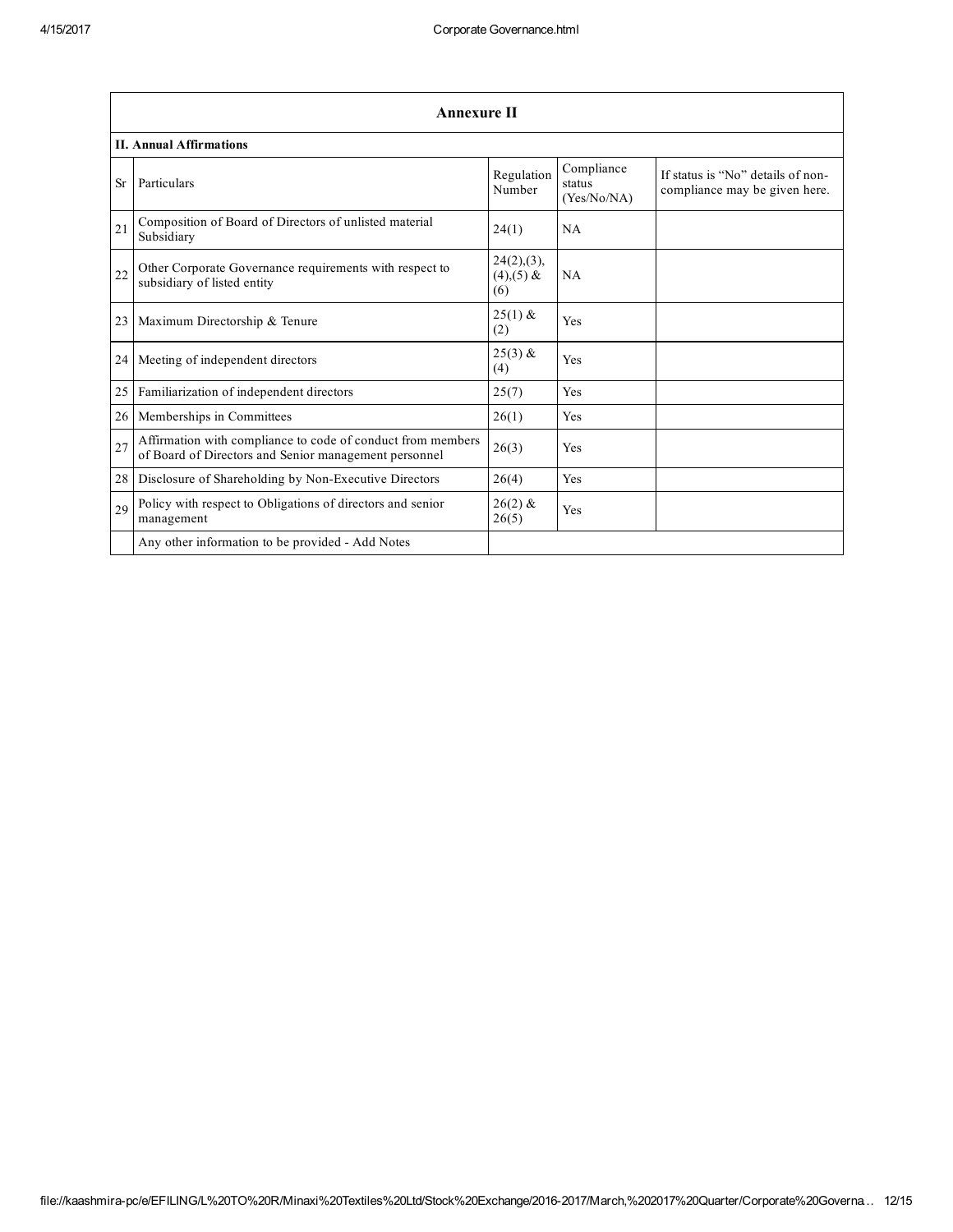| Annexure II              |                                                                                                                                                                       |                                         |  |
|--------------------------|-----------------------------------------------------------------------------------------------------------------------------------------------------------------------|-----------------------------------------|--|
| <b>III.</b> Affirmations |                                                                                                                                                                       |                                         |  |
| Sr                       | <b>Particulars</b>                                                                                                                                                    | <b>Compliance status</b><br>(Yes/No/NA) |  |
|                          | The Listed Entity has approved Material Subsidiary Policy and the Corporate Governance requirements<br>with respect to subsidiary of Listed Entity have been complied | NA.                                     |  |
|                          | Any other information to be provided                                                                                                                                  |                                         |  |